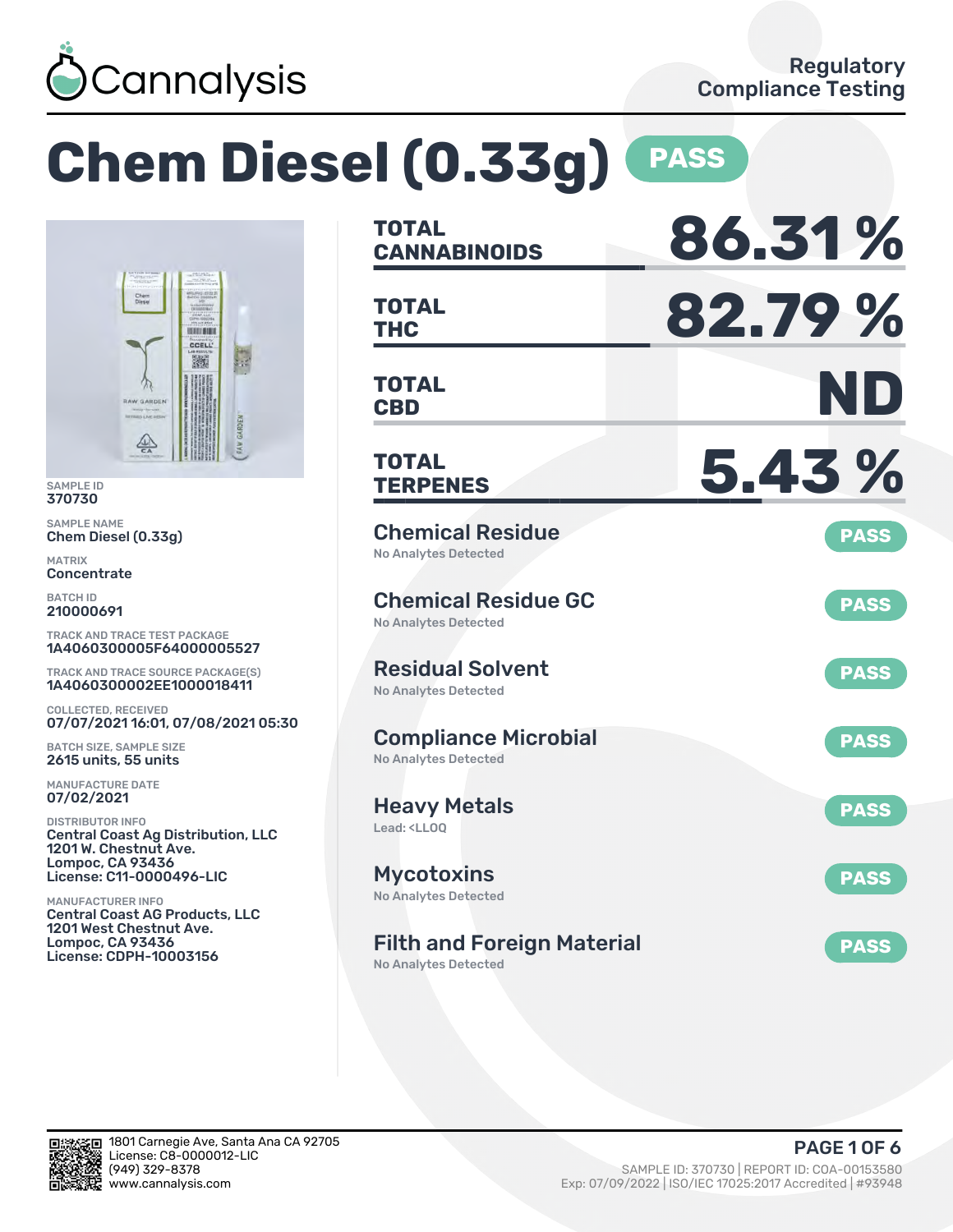

# CANNABINOID ANALYSIS

Total THC,CBD value(s) have been decarboxylated.

| TOTAL THC:          | 827.9 mg/g (82.79 %), 273.21 mg per package |
|---------------------|---------------------------------------------|
| TOTAL CBD:          | ND.                                         |
| TOTAL CANNABINOIDS: | 863.1 mg/g (86.31%)                         |

UNIT OF MEASUREMENT: Milligrams per Gram(mg/g)

| <b>ANALYTE</b>         | <b>RESULT</b>        | LOD    | <b>LLOO</b> | <b>ANALYTE</b>   | <b>RESULT</b>        | LOD    | LL <sub>00</sub> |
|------------------------|----------------------|--------|-------------|------------------|----------------------|--------|------------------|
| THCa                   | ND                   | 0.2000 | 0.4000      | CBD <sub>v</sub> | ND.                  | 0.2000 | 0.4000           |
| D9THC                  | 827.9 mg/g (82.79 %) | 0.2000 | 0.4000      | CBGa             | ND.                  | 0.2000 | 0.4000           |
| D8THC                  | ND                   | 0.2000 | 0.4000      | <b>CBG</b>       | 20.39 mg/g (2.039 %) | 0.2000 | 0.4000           |
| <b>THC<sub>v</sub></b> | 14.86 mg/g (1.486 %) | 0.2000 | 0.4000      | <b>CBN</b>       | ND                   | 0.2000 | 0.4000           |
| CBDa                   | ND                   | 0.2000 | 0.4000      | CBC              | <b>ND</b>            | 0.2000 | 0.4000           |
| CBD                    | ND                   | 0.2000 | 0.4000      |                  |                      |        |                  |
|                        |                      |        |             |                  |                      |        |                  |

#### ADDITIONAL INFORMATION

| Method:              | SOP-TECH-001 | Sample Prepped: 07/08/2021 17:36  | Sample Approved: 07/09/2021 12:07  |  |
|----------------------|--------------|-----------------------------------|------------------------------------|--|
| Instrument: UPLC-DAD |              | Sample Analyzed: 07/08/2021 19:28 | Prep-Analytical Batch: 30814-24993 |  |



## TERPENE ANALYSIS

| <b>TOTAL TERPENES:</b>  |                                                   | 54.37 mg/g (5.437 %) |            |  |  |  |  |
|-------------------------|---------------------------------------------------|----------------------|------------|--|--|--|--|
| UNIT OF MEASUREMENT:    | Milligrams per Gram(mg/g)                         |                      |            |  |  |  |  |
| <b>ANALYTE</b>          | <b>RESULT</b>                                     | <b>LOD</b>           | <b>LLO</b> |  |  |  |  |
| 3-Carene                | <b>ND</b>                                         | 1.000                | 2.50       |  |  |  |  |
| Alpha cedrene           | <b>ND</b>                                         | 1.000                | 2.50       |  |  |  |  |
| Alpha pinene            | $3.092$ mg/g (0.3092 %)                           | 0.1000               | 1.00       |  |  |  |  |
| Alpha terpineol         | $0.6577$ mg/g $(0.0658\%)$                        | 0.3260               | 0.65       |  |  |  |  |
| Beta myrcene            | 10.77 mg/g (1.077 %)                              | 0.5000               | 1.00       |  |  |  |  |
| Borneol                 | ND.                                               | 1.000                | 2.50       |  |  |  |  |
| Camphor                 | <b>ND</b>                                         | 0.1000               | 0.50       |  |  |  |  |
| Cedrol                  | <b>ND</b>                                         | 0.5000               | 1.00       |  |  |  |  |
| Cis nerolidol           | <b>ND</b>                                         | 2.500                | 5.00       |  |  |  |  |
| Fenchol                 | 1.342 mg/g $(0.1342 \%)$                          | 0.5000               | 1.00       |  |  |  |  |
| Gamma terpinene         | <b>ND</b>                                         | 0.1000               | 0.50       |  |  |  |  |
| Geranyl acetate         | <b>ND</b>                                         | 0.1000               | 0.50       |  |  |  |  |
| Isoborneol              | <b>ND</b>                                         | 0.5000               | 1.00       |  |  |  |  |
| Limonene                | 20.37 mg/g (2.037 %)                              | 0.5000               | 2.50       |  |  |  |  |
| Menthol                 | ND.                                               | 1.000                | 2.50       |  |  |  |  |
| Ocimene 2               | <lloo< td=""><td>0.3450</td><td>1.72</td></lloo<> | 0.3450               | 1.72       |  |  |  |  |
| P-mentha-1,5-diene ND   |                                                   | 0.5000               | 1.00       |  |  |  |  |
| Sabinene                | <b>ND</b>                                         | 0.5000               | 1.00       |  |  |  |  |
| Trans beta farnesene ND |                                                   | 2.500                | 5.00       |  |  |  |  |
| Trans nerolidol         | ND.                                               | 0.5000               | 2.50       |  |  |  |  |

| <b>ANALYTE</b>          | <b>RESULT</b>                                                                                                 | <b>LOD</b> | <b>LLOQ</b> | <b>ANALYTE</b>         | <b>RESULT</b>                                 | <b>LOD</b> |  |
|-------------------------|---------------------------------------------------------------------------------------------------------------|------------|-------------|------------------------|-----------------------------------------------|------------|--|
| 3-Carene                | <b>ND</b>                                                                                                     | 1.000      | 2.500       | Alpha bisabolol        | <lloq< td=""><td>0.1000</td><td></td></lloq<> | 0.1000     |  |
| Alpha cedrene           | <b>ND</b>                                                                                                     | 1.000      | 2.500       | Alpha humulene         | 1.410 mg/g (0.1410 %)                         | 0.5000     |  |
| Alpha pinene            | 3.092 mg/g (0.3092 %)                                                                                         | 0.1000     | 1.000       | Alpha terpinene        | <b>ND</b>                                     | 0.5000     |  |
| Alpha terpineol         | $0.6577$ mg/g $(0.0658%)$                                                                                     | 0.3260     | 0.6520      | Beta caryophyllene     | 5.317 mg/g $(0.5317%)$                        | 0.5000     |  |
| Beta myrcene            | 10.77 mg/g (1.077 %)                                                                                          | 0.5000     | 1.000       | Beta pinene            | 3.564 mg/g (0.3564 %)                         | 0.6070     |  |
| Borneol                 | <b>ND</b>                                                                                                     | 1.000      | 2.500       | Camphene               | <lloq< td=""><td>0.5000</td><td></td></lloq<> | 0.5000     |  |
| Camphor                 | <b>ND</b>                                                                                                     | 0.1000     | 0.5000      | Caryophyllene oxide ND |                                               | 0.5000     |  |
| Cedrol                  | ND                                                                                                            | 0.5000     | 1.000       | Cis geraniol           | <b>ND</b>                                     | 1.000      |  |
| Cis nerolidol           | <b>ND</b>                                                                                                     | 2.500      | 5.000       | Eucalyptol             | <b>ND</b>                                     | 0.1000     |  |
| Fenchol                 | 1.342 mg/g $(0.1342 \%)$                                                                                      | 0.5000     | 1.000       | Fenchone               | <lloq< td=""><td>0.1000</td><td></td></lloq<> | 0.1000     |  |
| Gamma terpinene         | ND.                                                                                                           | 0.1000     | 0.5000      | Gamma terpineol        | <b>ND</b>                                     | 0.2090     |  |
| Geranyl acetate         | ND.                                                                                                           | 0.1000     | 0.5000      | Guaiol                 | <b>ND</b>                                     | 2.500      |  |
| Isoborneol              | <b>ND</b>                                                                                                     | 0.5000     | 1.000       | Isopulegol             | <b>ND</b>                                     | 2.500      |  |
| Limonene                | 20.37 mg/g (2.037 %)                                                                                          | 0.5000     | 2.500       | Linalool               | 4.666 mg/g $(0.4666\%)$                       | 0.5000     |  |
| Menthol                 | <b>ND</b>                                                                                                     | 1.000      | 2.500       | Ocimene 1              | <b>ND</b>                                     | 0.1550     |  |
| Ocimene 2               | <lloq< td=""><td>0.3450</td><td>1.725</td><td>P-cymene</td><td><b>ND</b></td><td>0.5230</td><td></td></lloq<> | 0.3450     | 1.725       | P-cymene               | <b>ND</b>                                     | 0.5230     |  |
| P-mentha-1,5-diene ND   |                                                                                                               | 0.5000     | 1.000       | Pulegone               | <b>ND</b>                                     | 0.1000     |  |
| Sabinene                | <b>ND</b>                                                                                                     | 0.5000     | 1.000       | Terpinolene            | 3.173 mg/g (0.3173 %)                         | 0.1000     |  |
| Trans beta farnesene ND |                                                                                                               | 2.500      | 5.000       | Trans geraniol         | <b>ND</b>                                     | 0.5000     |  |
| Trans nerolidol         | <b>ND</b>                                                                                                     | 0.5000     | 2.500       | Valencene              | <b>ND</b>                                     | 0.5000     |  |
|                         |                                                                                                               |            |             |                        |                                               |            |  |

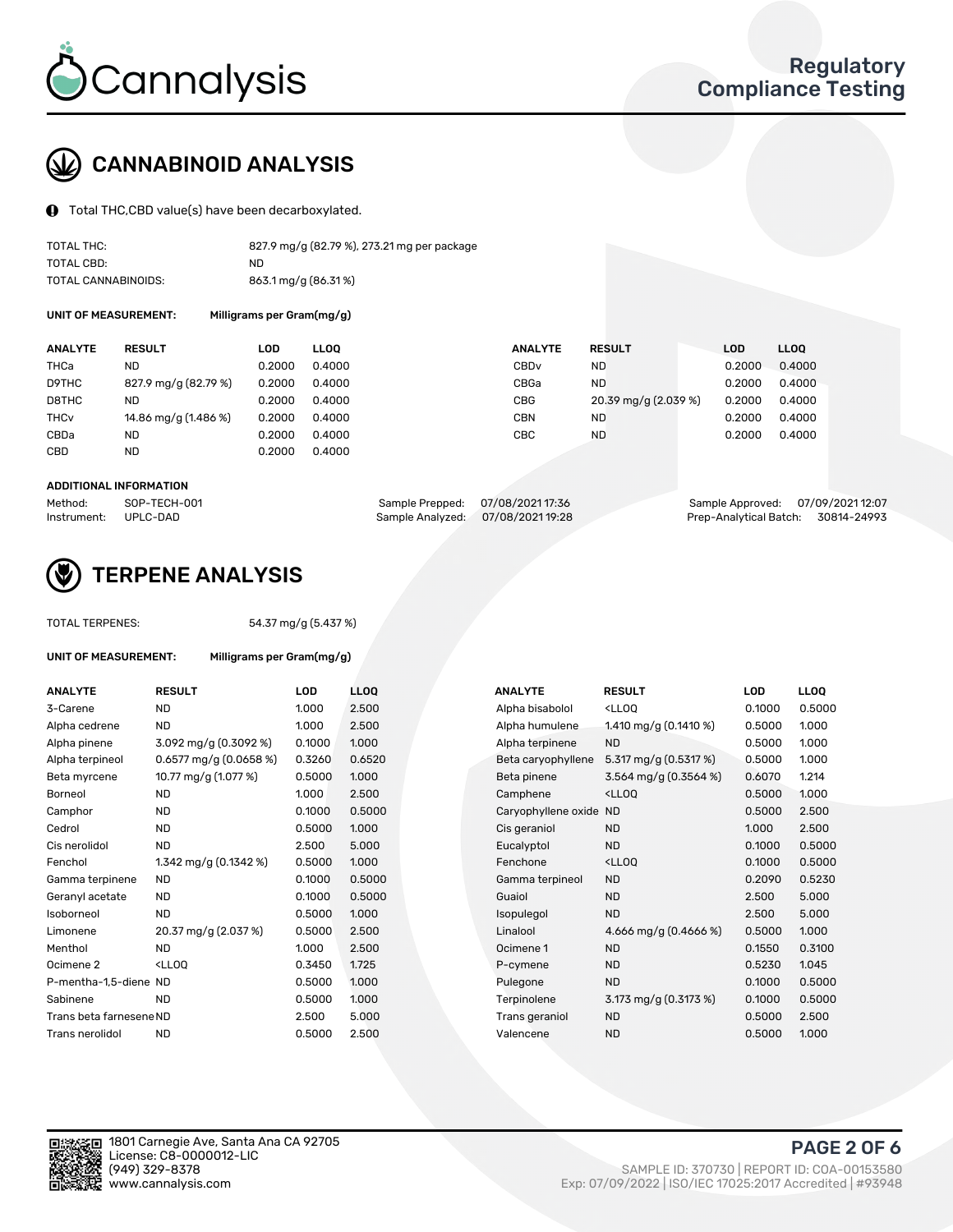

### Regulatory Compliance Testing

#### ADDITIONAL INFORMATION

Method: SOP-TECH-027 Sample Prepped: 07/08/2021 16:44 Sample Approved: 07/09/2021 15:07 Prep-Analytical Batch: 30810-24982



CHEMICAL RESIDUE ANALYSIS PASS

UNIT OF MEASUREMENT: Micrograms per Gram(ug/g)

| <b>ANALYTE</b>    | <b>RESULT</b> | LOD    | LL <sub>OO</sub> | <b>ACTION LEVEL</b> |      | <b>ANALYTE</b>      | <b>RESULT</b> | LOD    | <b>LLOO</b> | <b>ACTION LEVEL</b> |      |
|-------------------|---------------|--------|------------------|---------------------|------|---------------------|---------------|--------|-------------|---------------------|------|
| Abamectin         | <b>ND</b>     | 0.0200 | 0.0400           | 0.1000              | Pass | Acephate            | <b>ND</b>     | 0.0200 | 0.0400      | 0.1000              | Pass |
| Acequinocyl       | <b>ND</b>     | 0.0200 | 0.0400           | 0.1000              | Pass | Acetamiprid         | <b>ND</b>     | 0.0200 | 0.0400      | 0.1000              | Pass |
| Aldicarb          | <b>ND</b>     | 0.0200 | 0.0400           | 0.0                 | Pass | Azoxystrobin        | <b>ND</b>     | 0.0200 | 0.0400      | 0.1000              | Pass |
| Bifenazate        | <b>ND</b>     | 0.0200 | 0.0400           | 0.1000              | Pass | <b>Bifenthrin</b>   | <b>ND</b>     | 0.0200 | 0.0400      | 3.000               | Pass |
| <b>Boscalid</b>   | <b>ND</b>     | 0.0200 | 0.0400           | 0.1000              | Pass | Carbaryl            | <b>ND</b>     | 0.0200 | 0.0400      | 0.5000              | Pass |
| Carbofuran        | <b>ND</b>     | 0.0200 | 0.0400           | 0.0                 | Pass | Chlorantraniliprole | <b>ND</b>     | 0.0200 | 0.0400      | 10.00               | Pass |
| Clofentezine      | <b>ND</b>     | 0.0200 | 0.0400           | 0.1000              | Pass | Coumaphos           | <b>ND</b>     | 0.0200 | 0.0400      | 0.0                 | Pass |
| Cyfluthrin        | <b>ND</b>     | 0.4000 | 1.000            | 2.000               | Pass | Cypermethrin        | <b>ND</b>     | 0.4000 | 1.000       | 1.000               | Pass |
| Daminozide        | <b>ND</b>     | 0.0200 | 0.0400           | 0.0                 | Pass | Diazinon            | <b>ND</b>     | 0.0200 | 0.0400      | 0.1000              | Pass |
| <b>Dichlorvos</b> | <b>ND</b>     | 0.0200 | 0.0400           | 0.0                 | Pass | Dimethoate          | <b>ND</b>     | 0.0200 | 0.0400      | 0.0                 | Pass |
| Dimethomorph      | <b>ND</b>     | 0.0200 | 0.0400           | 2.000               | Pass | Ethoprophos         | <b>ND</b>     | 0.0200 | 0.0400      | 0.0                 | Pass |
| Etofenprox        | <b>ND</b>     | 0.0200 | 0.0400           | 0.0                 | Pass | Etoxazole           | <b>ND</b>     | 0.0200 | 0.0400      | 0.1000              | Pass |
| Fenhexamid        | <b>ND</b>     | 0.0200 | 0.0400           | 0.1000              | Pass | Fenoxycarb          | <b>ND</b>     | 0.0200 | 0.0400      | 0.0                 | Pass |
| Fenpyroximate     | <b>ND</b>     | 0.0200 | 0.0400           | 0.1000              | Pass | Fipronil            | <b>ND</b>     | 0.0400 | 0.1000      | 0.0                 | Pass |
| Flonicamid        | <b>ND</b>     | 0.0200 | 0.0400           | 0.1000              | Pass | Fludioxonil         | <b>ND</b>     | 0.0200 | 0.0400      | 0.1000              | Pass |
| Hexythiazox       | <b>ND</b>     | 0.0200 | 0.0400           | 0.1000              | Pass | Imazalil            | <b>ND</b>     | 0.0200 | 0.0400      | 0.0                 | Pass |
| Imidacloprid      | <b>ND</b>     | 0.0200 | 0.0400           | 5.000               | Pass | Kresoxim methyl     | <b>ND</b>     | 0.0200 | 0.0400      | 0.1000              | Pass |
| Malathion         | <b>ND</b>     | 0.0200 | 0.0400           | 0.5000              | Pass | Metalaxyl           | <b>ND</b>     | 0.0200 | 0.0400      | 2.000               | Pass |
| Methiocarb        | <b>ND</b>     | 0.0200 | 0.0400           | 0.0                 | Pass | Methomyl            | <b>ND</b>     | 0.0200 | 0.0400      | 1.000               | Pass |
| Mevinphos         | <b>ND</b>     | 0.0200 | 0.0400           | 0.0                 | Pass | Myclobutanil        | <b>ND</b>     | 0.0200 | 0.0400      | 0.1000              | Pass |
| Naled             | <b>ND</b>     | 0.0200 | 0.0400           | 0.1000              | Pass | Oxamyl              | <b>ND</b>     | 0.0200 | 0.0400      | 0.5000              | Pass |
| Paclobutrazol     | <b>ND</b>     | 0.0200 | 0.0400           | 0.0                 | Pass | Permethrins         | <b>ND</b>     | 0.0400 | 0.1000      | 0.5000              | Pass |
| Phosmet           | <b>ND</b>     | 0.0200 | 0.0400           | 0.1000              | Pass | Piperonyl butoxide  | <b>ND</b>     | 0.0200 | 0.0400      | 3.000               | Pass |
| Prallethrin       | <b>ND</b>     | 0.0200 | 0.0400           | 0.1000              | Pass | Propiconazole       | <b>ND</b>     | 0.0200 | 0.0400      | 0.1000              | Pass |
| Propoxur          | <b>ND</b>     | 0.0200 | 0.0400           | 0.0                 | Pass | Pyrethrins          | <b>ND</b>     | 0.0200 | 0.0400      | 0.5000              | Pass |
| Pyridaben         | <b>ND</b>     | 0.0200 | 0.0400           | 0.1000              | Pass | Spinetoram          | <b>ND</b>     | 0.0200 | 0.0400      | 0.1000              | Pass |
| Spinosad          | <b>ND</b>     | 0.0300 | 0.0700           | 0.1000              | Pass | Spiromesifen        | <b>ND</b>     | 0.0200 | 0.0400      | 0.1000              | Pass |
| Spirotetramat     | <b>ND</b>     | 0.0200 | 0.0400           | 0.1000              | Pass | Spiroxamine         | <b>ND</b>     | 0.0200 | 0.0400      | 0.0                 | Pass |
| Tebuconazole      | <b>ND</b>     | 0.0200 | 0.0400           | 0.1000              | Pass | Thiacloprid         | <b>ND</b>     | 0.0200 | 0.0400      | 0.0                 | Pass |
| Thiamethoxam      | <b>ND</b>     | 0.0200 | 0.0400           | 5.000               | Pass | Trifloxystrobin     | <b>ND</b>     | 0.0200 | 0.0400      | 0.1000              | Pass |

### ADDITIONAL INFORMATION

Method: SOP-TECH-002 Sample Prepped: 07/08/2021 13:37 Sample Approved: 07/09/2021 14:04<br>Instrument: LC-MS/MS Sample Analyzed: 07/08/2021 13:37 Prep-Analytical Batch: 30804-24974 Prep-Analytical Batch: 30804-24974

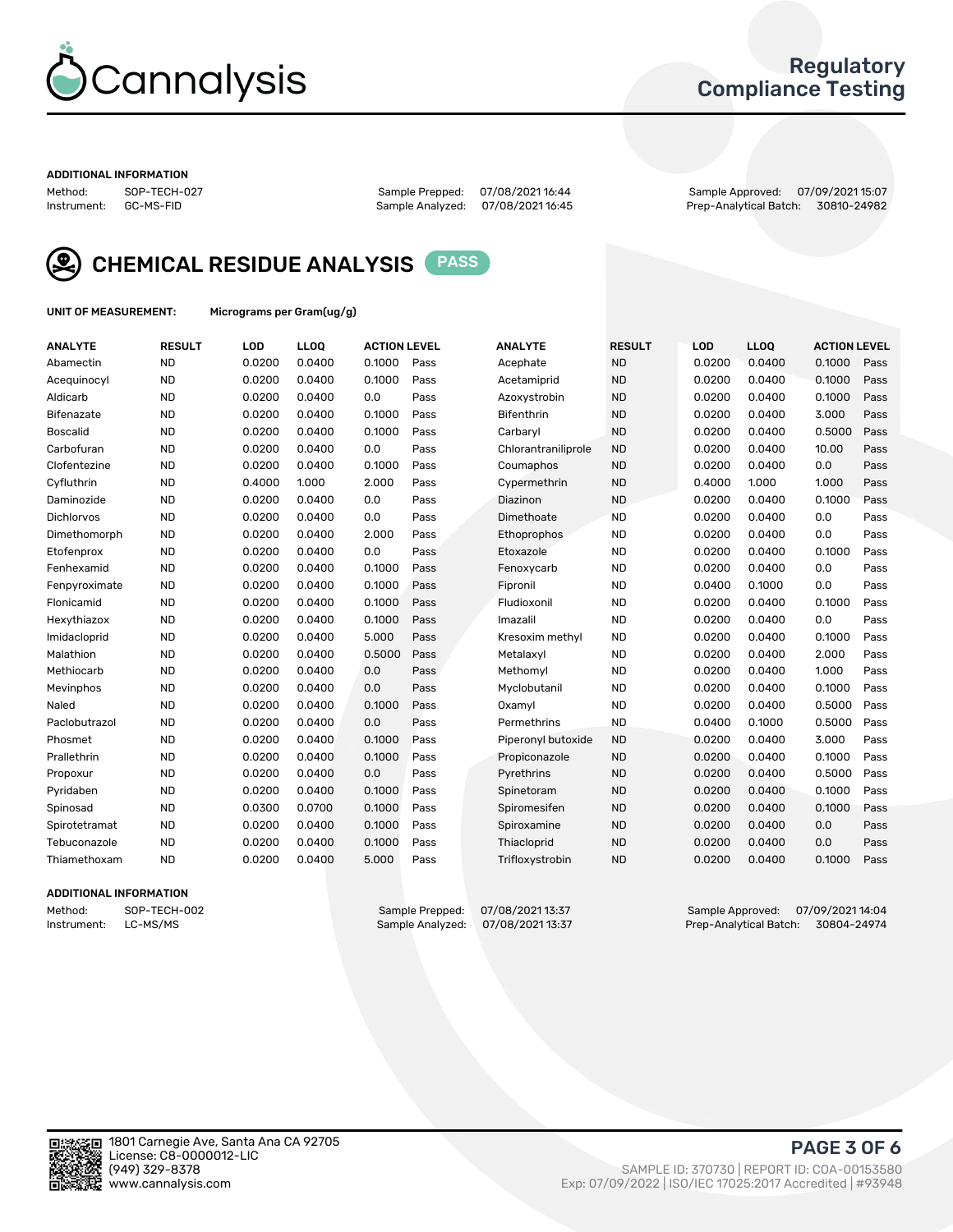

## CHEMICAL RESIDUE GC ANALYSIS PASS

| UNIT OF MEASUREMENT: | Micrograms |
|----------------------|------------|
|                      |            |

per Gram(ug/g)

| <b>ANALYTE</b>                | <b>RESULT</b> | <b>LOD</b> | <b>LLOO</b> | <b>ACTION LEVEL</b> |                  | <b>ANALYTE</b>   | <b>RESULT</b> | LOD              | <b>LLOO</b>            | <b>ACTION LEVEL</b> |      |
|-------------------------------|---------------|------------|-------------|---------------------|------------------|------------------|---------------|------------------|------------------------|---------------------|------|
| Captan                        | <b>ND</b>     | 0.1000     | 0.2000      | 0.7000              | Pass             | Chlordane        | <b>ND</b>     | 0.0109           | 0.0136                 | 0.0                 | Pass |
| Methyl parathion              | <b>ND</b>     | 0.0400     | 0.1000      | 0.0                 | Pass             | <b>PCNB</b>      | <b>ND</b>     | 0.0200           | 0.0400                 | 0.1000              | Pass |
| Chlorfenapyr                  | <b>ND</b>     | 0.0800     | 0.1000      | 0.0                 | Pass             | Chlorpyrifos     | <b>ND</b>     | 0.0800           | 0.1000                 | 0.0                 | Pass |
|                               |               |            |             |                     |                  |                  |               |                  |                        |                     |      |
| <b>ADDITIONAL INFORMATION</b> |               |            |             |                     |                  |                  |               |                  |                        |                     |      |
| Method:                       | SOP-TECH-010  |            |             |                     | Sample Prepped:  | 07/08/2021 13:37 |               | Sample Approved: |                        | 07/09/2021 10:34    |      |
| Instrument:                   | GC-MS/MS      |            |             |                     | Sample Analyzed: | 07/08/2021 13:39 |               |                  | Prep-Analytical Batch: | 30805-24975         |      |
|                               |               |            |             |                     |                  |                  |               |                  |                        |                     |      |

## RESIDUAL SOLVENT ANALYSIS PASS

UNIT OF MEASUREMENT: Micrograms per Gram(ug/g)

| <b>ANALYTE</b>       | <b>RESULT</b> | LOD    | <b>LLOO</b> | <b>ACTION LEVEL</b> |      | <b>ANALYTE</b>           | <b>RESULT</b> | LOD    | LLOO  | <b>ACTION LEVEL</b> |      |
|----------------------|---------------|--------|-------------|---------------------|------|--------------------------|---------------|--------|-------|---------------------|------|
| Acetone              | <b>ND</b>     | 50.00  | 100.0       | 5000                | Pass | Acetonitrile             | <b>ND</b>     | 50.00  | 100.0 | 410.0               | Pass |
| Benzene              | <b>ND</b>     | 0.5000 | 1.000       | 1.000               | Pass | <b>Butane</b>            | <b>ND</b>     | 50.00  | 100.0 | 5000                | Pass |
| Chloroform           | <b>ND</b>     | 0.5000 | 1.000       | 1.000               | Pass | Ethanol                  | <b>ND</b>     | 50.00  | 100.0 | 5000                | Pass |
| <b>Ethyl Acetate</b> | <b>ND</b>     | 50.00  | 100.0       | 5000                | Pass | <b>Ethyl Ether</b>       | <b>ND</b>     | 50.00  | 100.0 | 5000                | Pass |
| Ethylene oxide       | <b>ND</b>     | 0.5000 | 1.000       | 1.000               | Pass | Heptane                  | <b>ND</b>     | 50.00  | 100.0 | 5000                | Pass |
| Hexane               | <b>ND</b>     | 50.00  | 100.0       | 290.0               | Pass | <b>Isopropyl Alcohol</b> | <b>ND</b>     | 50.00  | 100.0 | 5000                | Pass |
| Methanol             | <b>ND</b>     | 50.00  | 100.0       | 3000                | Pass | Methylene chloride       | <b>ND</b>     | 0.5000 | 1.000 | 1.000               | Pass |
| Pentane              | <b>ND</b>     | 50.00  | 100.0       | 5000                | Pass | Propane                  | <b>ND</b>     | 50.00  | 200.0 | 5000                | Pass |
| Toluene              | <b>ND</b>     | 50.00  | 100.0       | 890.0               | Pass | Xvlenes                  | <b>ND</b>     | 50.08  | 100.0 | 2170                | Pass |
| Trichloroethylene    | <b>ND</b>     | 0.5000 | 1.000       | 1.000               | Pass | 1.2-Dichloroethane       | <b>ND</b>     | 0.5000 | 1.000 | 1.000               | Pass |

#### ADDITIONAL INFORMATION

Method: SOP-TECH-021 Sample Prepped: 07/08/2021 16:42 Sample Approved: 07/09/2021 13:09<br>Sample Analyzed: 07/08/2021 16:42 Prep-Analytical Batch: 30813-24981 Prep-Analytical Batch: 30813-24981



UNIT OF MEASUREMENT: Cycle Threshold (Ct)

| <b>ANALYTE</b>                        | <b>RESULT</b>          | LOD   | <b>LLOO</b> |                 | <b>ACTION LEVEL</b> | <b>ANALYTE</b> | <b>RESULT</b> | LOD              | <b>LLOO</b>      |     | <b>ACTION LEVEL</b> |
|---------------------------------------|------------------------|-------|-------------|-----------------|---------------------|----------------|---------------|------------------|------------------|-----|---------------------|
| A.fumigatus                           | <b>ND</b>              | 33.00 | 0.0         | 0.0             | Pass                | A. flavus      | <b>ND</b>     | 33.00            | 0.0              | 0.0 | Pass                |
| A. niger                              | <b>ND</b>              | 33.00 | 0.0         | 0.0             | Pass                | A. terreus     | <b>ND</b>     | 33.00            | 0.0              | 0.0 | Pass                |
| <b>STEC</b>                           | <b>ND</b>              | 33.00 | 0.0         | 0.0             | Pass                | Salmonella spp | <b>ND</b>     | 33.00            | 0.0              | 0.0 | Pass                |
|                                       | ADDITIONAL INFORMATION |       |             |                 |                     |                |               |                  |                  |     |                     |
| SOP-TECH-016, SOP-TECH-022<br>Method: |                        |       |             | Sample Prepped: | 07/09/2021 09:27    |                |               | Sample Approved: | 07/09/2021 18:24 |     |                     |

Instrument: qPCR Sample Analyzed: 07/09/2021 15:42 Prep-Analytical Batch: 30817-25025

PAGE 4 OF 6

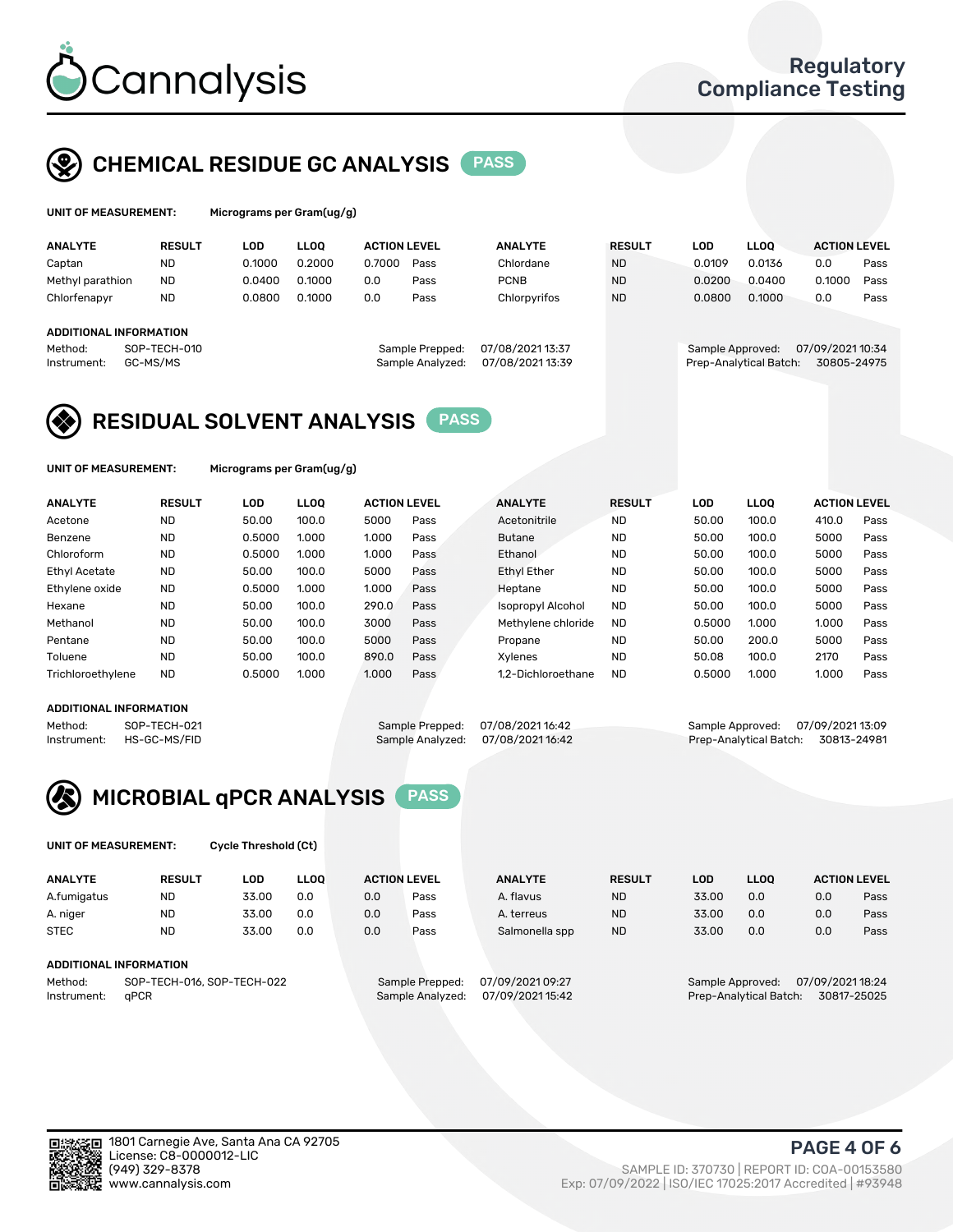



| UNIT OF MEASUREMENT:   |                                                                                                                                                                                      | Micrograms per Gram(ug/g) |             |                     |      |                                      |               |  |                  |                        |                                 |      |
|------------------------|--------------------------------------------------------------------------------------------------------------------------------------------------------------------------------------|---------------------------|-------------|---------------------|------|--------------------------------------|---------------|--|------------------|------------------------|---------------------------------|------|
| <b>ANALYTE</b>         | <b>RESULT</b>                                                                                                                                                                        | <b>LOD</b>                | <b>LLOO</b> | <b>ACTION LEVEL</b> |      | <b>ANALYTE</b>                       | <b>RESULT</b> |  | <b>LOD</b>       | LLOO <sup>1</sup>      | <b>ACTION LEVEL</b>             |      |
| Arsenic                | <b>ND</b>                                                                                                                                                                            | 0.0120                    | 0.1000      | 0.2000              | Pass | Cadmium                              | <b>ND</b>     |  | 0.0072           | 0.0500                 | 0.2000                          | Pass |
| Lead                   | <lloq< td=""><td>0.0068</td><td>0.0500</td><td>0.5000</td><td>Pass</td><td>Mercury</td><td><b>ND</b></td><td></td><td>0.0060</td><td>0.0500</td><td>0.1000</td><td>Pass</td></lloq<> | 0.0068                    | 0.0500      | 0.5000              | Pass | Mercury                              | <b>ND</b>     |  | 0.0060           | 0.0500                 | 0.1000                          | Pass |
| Method:<br>Instrument: | <b>ADDITIONAL INFORMATION</b><br>SOP-TECH-013<br>Sample Prepped:<br>ICP-MS<br>Sample Analyzed:                                                                                       |                           |             |                     |      | 07/09/2021 09:42<br>07/09/2021 09:47 |               |  | Sample Approved: | Prep-Analytical Batch: | 07/09/2021 15:30<br>30826-24996 |      |
|                        | <b>MYCOTOXINS ANALYSIS</b><br><b>PASS</b>                                                                                                                                            |                           |             |                     |      |                                      |               |  |                  |                        |                                 |      |
| UNIT OF MEASUREMENT:   | Micrograms per Kilogram(ug/kg)                                                                                                                                                       |                           |             |                     |      |                                      |               |  |                  |                        |                                 |      |
| <b>ANALYTE</b>         | <b>RESULT</b>                                                                                                                                                                        | <b>LOD</b>                | <b>LLOO</b> | <b>ACTION LEVEL</b> |      | <b>ANALYTE</b>                       | <b>RESULT</b> |  | <b>LOD</b>       | <b>LLOQ</b>            | <b>ACTION LEVEL</b>             |      |
| Aflatoxin B1           | <b>ND</b>                                                                                                                                                                            | 1.000                     | 2.000       |                     | N/A  | Aflatoxin B2                         | <b>ND</b>     |  | 2.000            | 5.000                  |                                 | N/A  |
| Aflatoxin G1           | <b>ND</b>                                                                                                                                                                            | 2.000                     | 5.000       |                     | N/A  | Aflatoxin G2                         | <b>ND</b>     |  | 2.000            | 5.000                  |                                 | N/A  |

Total Aflatoxins ND 10.00 14.00 20.00 Pass Ochratoxin A ND 1.000 2.000 20.00 Pass

#### ADDITIONAL INFORMATION

Method: SOP-TECH-020 Sample Prepped: 07/08/2021 18:15 Sample Approved: 07/09/2021 15:16 Instrument: LC-MS/MS Sample Analyzed: 07/08/2021 18:18 Prep-Analytical Batch: 30811-24986

# FILTH & FOREIGN MATERIAL ANALYSIS PASS

UNIT OF MEASUREMENT: Filth and Foreign Matter (%, #/3g)

| <b>ANALYTE</b>                                              | <b>RESULT</b> | LOD | <b>LLOO</b> | <b>ACTION LEVEL</b>                 |                                      | <b>ANALYTE</b> | <b>RESULT</b> | LOD                                        | <b>LLOO</b>                     | <b>ACTION LEVEL</b> |      |
|-------------------------------------------------------------|---------------|-----|-------------|-------------------------------------|--------------------------------------|----------------|---------------|--------------------------------------------|---------------------------------|---------------------|------|
| IF RH ME                                                    | <b>ND</b>     | 0.0 | 0.0         | 1.000                               | Pass                                 | <b>IFM</b>     | <b>ND</b>     | 0.0                                        | 0.0                             | 25.00               | Pass |
| Mold                                                        | <b>ND</b>     | 0.0 | 0.0         | 25.00                               | Pass                                 | <b>SSCD</b>    | <b>ND</b>     | 0.0                                        | 0.0                             | 25.00               | Pass |
| ADDITIONAL INFORMATION                                      |               |     |             |                                     |                                      |                |               |                                            |                                 |                     |      |
| SOP-TECH-009<br>Method:<br>Instrument:<br>Visual Inspection |               |     |             | Sample Prepped:<br>Sample Analyzed: | 07/08/2021 13:25<br>07/08/2021 13:26 |                |               | Sample Approved:<br>Prep-Analytical Batch: | 07/08/2021 13:28<br>30806-24973 |                     |      |



PAGE 5 OF 6